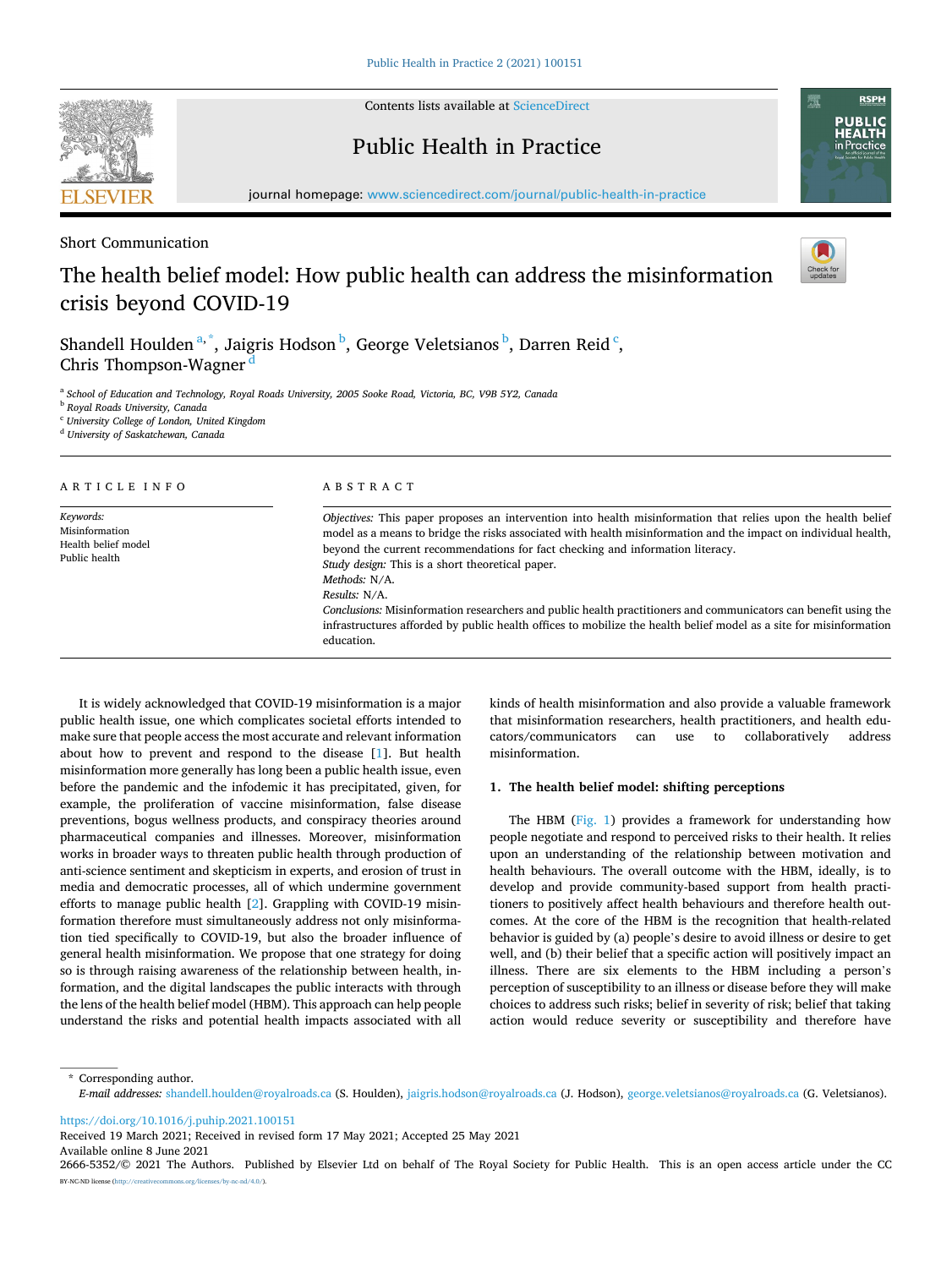<span id="page-1-0"></span>benefits; belief in capacity to perform the necessary skills or steps (e.g., to quit smoking); belief that the benefits of such actions outweigh the costs (e.g., that nicotine withdrawal is better than lung cancer); and finally, exposure to prompts for action or behaviour change, such as through ads, mobile phone apps, or educational materials online or in clinicians' offices [\[3\]](#page-2-0).

While this model can be readily applied to COVID-19 misinformation specifically (e.g., that one may have to believe they are at risk of severe illness or spreading severe illness in order to refrain from activities that would spread the illness), it's possible to use it to frame and approach health misinformation generally by more effectively exposing the connections between risks of health misinformation, susceptibility to these risks, and self-efficacy, i.e., the capacity for an individual to make changes with respect to relevant factors like exposure and common misinformation warning signs.

#### **2. The HBM and misinformation**

To effectively connect the HBM to health misinformation and apply it to public health management is to first make abundantly clear that health misinformation is itself a threat to the general public, and then to address this threat in a way that parallels previous research and public health interventions that have used the HBM. Consider intentions to vaccinate and the impacts of misinformation. Since its development in the 1950s, the HBM has been widely applied to encouraging vaccination [[5](#page-2-0)]. Whether applied to childhood vaccination, caregiver vaccination, or vaccination during the H1N1 pandemic, studies consistently demonstrate that intentions to vaccinate are positively associated with high perceptions of disease severity, personal susceptibility, vaccine benefit, and self-efficacy, and negatively associated with low perceptions of the same. If perceptions of an illness like COVID-19's severity and susceptibility, and the benefits and accessibility of vaccines are influential upon vaccination intentions, then misinformation that skews these perceptions can influence vaccine hesitancy in the wrong direction [[6](#page-2-0)]. Therefore, intervening in exposure to and the effects of misinformation becomes one strategy in decreasing vaccine hesitancy.

With respect to general health misinformation, a similar approach can be taken in which promotion of an understanding of the risk factors of exposure (e.g., particular social media-use habits and networks) to general health misinformation can begin to prevent the harms associated with health misinformation. In other words, the HBM can be used to help people understand the dangers of exposure to health misinformation. This approach is not dissimilar in fact to how they might learn and think about exposure to sexually transmitted infection and pregnancy, for example, and therefore potentially may reduce the effect of misinformation itself [\[7\]](#page-2-0).

In short, the HBM may offer an innovative means of engaging the large-scale cultural problem of misinformation. Solutions to misinformation have often centred strategies like fact-checking and information literacy [[8](#page-2-0)], even as a chorus of critiques in recent years has suggested that such strategies themselves carry risks and are only a partial way forward [[9](#page-2-0)]. In part this is because exposure to misinformation has been demonstrated to have lingering effects, even after misinformation has been corrected [\[10](#page-2-0)]. But by applying the HBM to health misinformation, rather than solely relying upon a set of strategies that intervene in responses to misinformation post-exposure, researchers, public health workers, educators, and health communicators create an opportunity for people to more critically and deeply understand the effects of information in a digital context on the way they live their lives, and thereby, with support, begin to make different choices about risky forms of exposure. In other words, the HBM may afford a way to begin to think of health misinformation as much as an addressable problem of exposure as a question of information and digital literacy.

#### **3. Implementation**

Addressing misinformation must occur in numerous overlapping contexts, online and offline, in private and public gatherings, and in professional and personal settings. While online contexts and social media have been significant areas of investigation and concern, and are indeed areas where the HBM could be mobilised, there are numerous other locations that may to which the HBM could be applied to address the risks of misinformation. Importantly, in many places there is an infrastructure in place to begin translating these risks through the HBM: public health offices at times when people are already engaged with public health efforts. For instance, in many places, the early months and years of a child's life are marked by regular appointments with public health practitioners whose role it is to not just support the child's healthy development through things like vaccines, but also to ascertain the health and well-being of caregivers. This is the time, for example, when new mothers are assessed for symptoms of postpartum depression in order to determine if they need additional support. In the same way mothers undergo regular mental health risk assessments, risk assessment and education could be done for misinformation using the HBM as a guide. In other words, there are possibilities already built within our public health systems to direct resources (e.g., time with practitioners, research funding), towards the problem of misinformation vis-a-vis the HBM. Possibilities include working with any one of the constructs of the model in order to reframe misinformation for the public, such as helping people better understand the risk misinformation represents to



*Note:* Adapted from Champion and Sugg Skinner 2008<sup>4</sup>

**Fig. 1.** The Health Belief model. Adapted from Champion and Sugg Skinner 2008 [\[4](#page-2-0)].